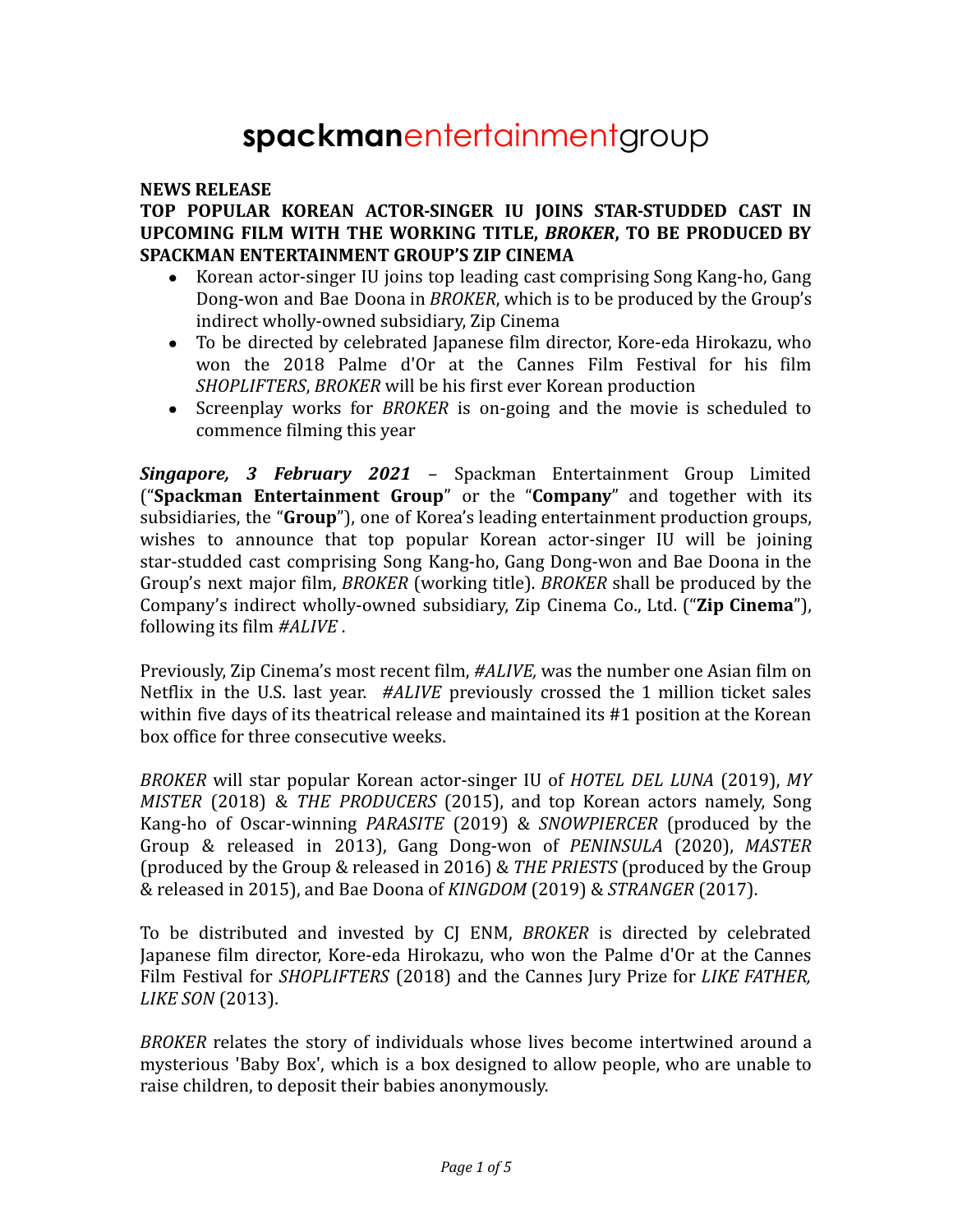Filming for *BROKER* is scheduled to commence this year and screenplay works of the film is currently in progress.

With the upcoming film, *BROKER*, Zip Cinema is aiming to produce its fourth consecutive commercially successful film, following *#ALIVE* (2020), *CRAZY ROMANCE* (2019) and *DEFAULT* (2018).

- End -

## **About Spackman Entertainment Group Limited**

Spackman Entertainment Group Limited ("**SEGL**" or the "**Company**"), and together with its subsidiaries, (the "**Group**"), founded in 2011 by Charles Spackman, is one of Korea's leading entertainment production groups. SEGL is primarily engaged in the independent development, production, presentation, and financing of theatrical motion pictures in Korea. According to Variety, Korea was the world's fourth largest box office market in 2019, behind only North America, China and Japan.

The Group also invests into and produces Korean television dramas. In addition to our content business, we also own equity stakes in entertainment-related companies and film funds that can financially and strategically complement our existing core operations. SEGL is listed on the Catalist of the Singapore Exchange Securities Trading Limited under the ticker 40E.

## *Production Labels*

SEGL's wholly-owned Zip Cinema Co., Ltd. ("**Zip Cinema**") is one of the most recognised film production labels in Korea and has originated and produced some of Korea's most commercially successful theatrical films, consecutively producing 10 profitable movies since 2009 representing an industry leading track record. Recent theatrical releases of Zip Cinema's motion pictures include some of Korea's highest grossing and award-winning films such as *CRAZY ROMANCE* (2019), *DEFAULT* (2018), *MASTER* (2016), *THE PRIESTS* (2015), *COLD EYES* (2013), and *ALL ABOUT MY WIFE* (2012). For more information on Zip Cinema, do visit <http://zipcine.com>

SEGL also owns Novus Mediacorp Co., Ltd. ("**Novus Mediacorp**"), an investor, presenter, and/or post-theatrical distributor for a total of 79 films (58 Korean and 21 foreign) including *ROSE OF BETRAYAL*, *THE OUTLAWS* and *SECRETLY, GREATLY*, which was one of the biggest box office hits of 2013 starring Kim Soo-hyun of *MY LOVE FROM THE STARS*, as well as *FRIEND 2: THE GREAT LEGACY*. In 2012, Novus Mediacorp was also the post-theatrical rights distributor of *ALL ABOUT MY WIFE*, a top-grossing romantic comedy produced by Zip Cinema. In 2018, *THE OUTLAWS*, co-presented by Novus Mediacorp broke the all-time highest Video On Demand ("**VOD**")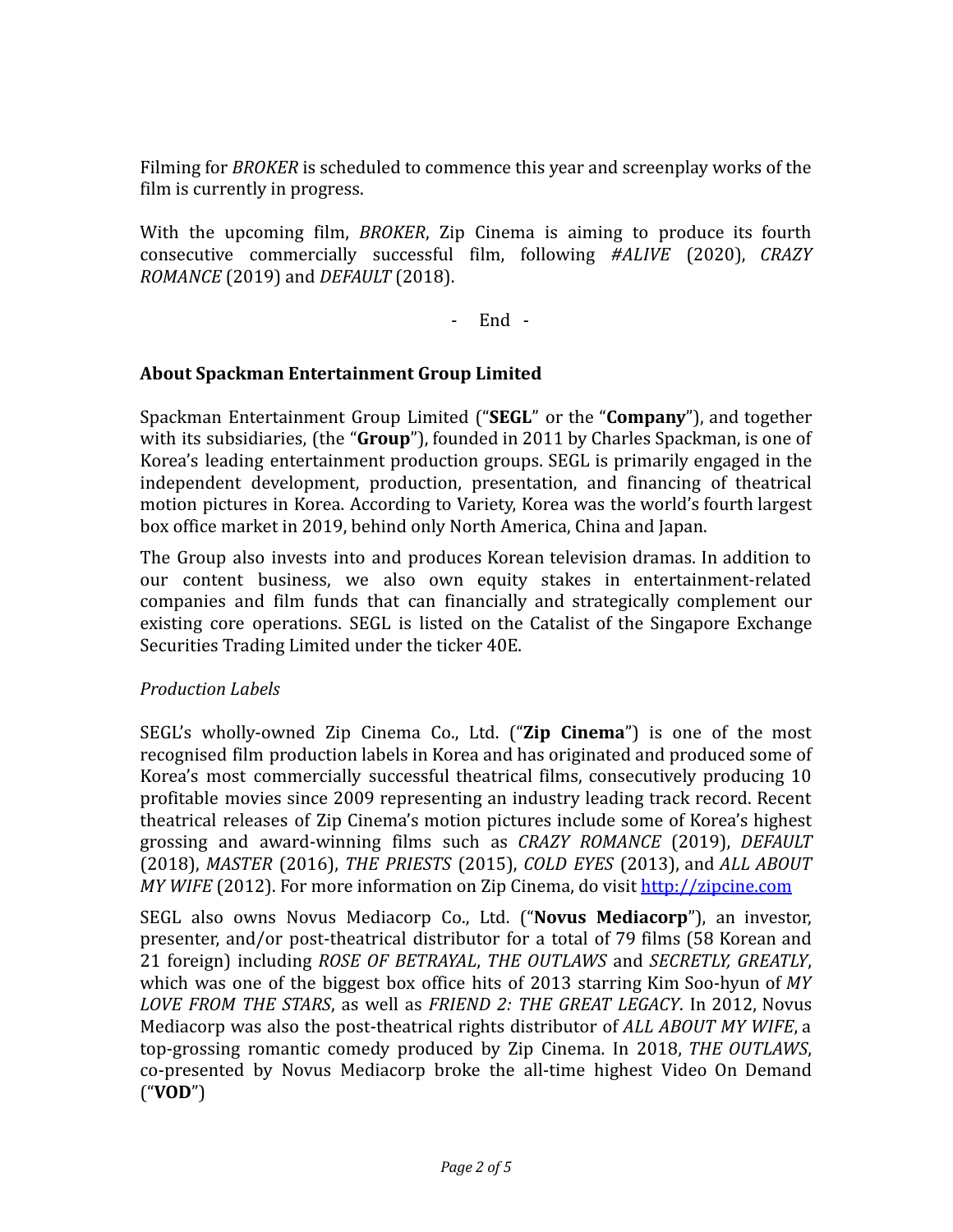sales records in Korea. For more information on Novus Mediacorp, do visit <http://novusmediacorp.com>

The Company owns a 100% equity interest in Simplex Films Limited ("**Simplex Films**") which is an early stage film production firm. Simplex Films has the following films in the pipeline namely, *A BOLT FROM THE BLUE*, *IRREVOCABLE PROMISE* and *OUR SUPERSTAR K*.

The Company owns a 100% equity interest Take Pictures Pte. Ltd. ("**Take Pictures**") which has a line-up of several films including *STONE SKIPPING, GUARDIAN* (working title) and the co-production with Zip Cinema for *THE PRIESTS 2.*

The Company owns a 100% equity interest in Greenlight Content Limited which is mainly involved in the business of investing into dramas and movies, as well as providing consulting services for the production of Korean content.

The Company owns a 20% equity interest in The Makers Studio Co. Ltd., which plans to produce and release four upcoming films, the first of which will be *THE ISLAND OF THE GHOST'S WAIL*, a comedy horror film.

Our films are theatrically distributed and released in Korea and overseas markets, as well as for subsequent post-theatrical worldwide release in other forms of media, including online streaming, cable TV, broadcast TV, IPTV, video-on-demand, and home video/DVD, etc. We release all of our motion pictures into wide-theatrical exhibition initially in Korea, and then in overseas and ancillary markets.

## *Talent Representation*

The Company holds an effective shareholding interest of 43.88% in Spackman Media Group Limited ("**SMGL**"). SMGL, a company incorporated in Hong Kong, together with its subsidiaries, is collectively one of the largest entertainment talent agencies in Korea in terms of the number of artists under management, including some of the top names in the Korean entertainment industry. SMGL operates its talent management business through renowned agencies such as MSteam Entertainment Co., Ltd. (Son Ye-jin, Lee Min-jung, Ko Sung-hee), UAA&CO Inc. (Song Hye-kyo, Yoo Ah-in, Park Hyung-sik), Fiftyone K Inc. (So Ji Sub, Ok Taec-yeon), SBD Entertainment Inc. (Son Suk-ku), and Kook Entertainment Co., Ltd. (Kim Sang-kyung, Kim Ji-young). Through these full-service talent agencies in Korea, SMGL represents and guides the professional careers of a leading roster of award-winning actors/actresses in the practice areas of motion pictures, television, commercial endorsements, and branded entertainment. SMGL leverages its unparalleled portfolio of artists as a platform to develop, produce, finance and own the highest quality of entertainment content projects, including theatrical motion pictures, variety shows and TV dramas. This platform also creates and derives opportunities for SMGL to make strategic investments in development stage businesses that can collaborate with SMGL artists. SMGL is an associated company of the Company.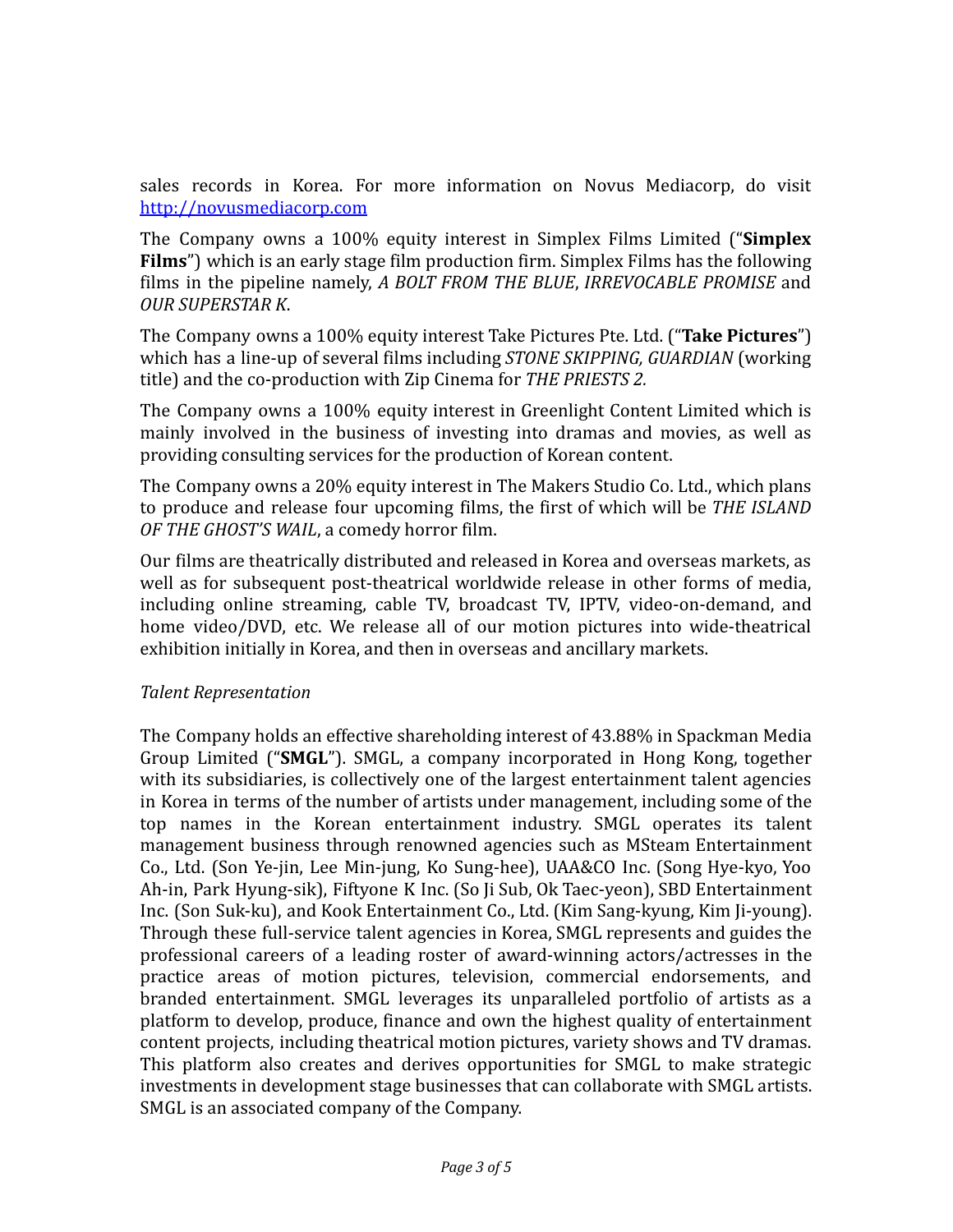The Company owns a 100% equity interest in Constellation Agency Pte. Ltd. ("**Constellation Agency**"). Constellation Agency, which owns The P Factory Co., Ltd. ("**The P Factory**") and Platform Media Group Co., Ltd. ("**PMG**"), is primarily involved in the business of overseas agency for Korean artists venturing into the overseas market. The P Factory is an innovative marketing solutions provider specializing in event and branded content production. PMG is a talent management agency which represents and manages the careers of major artists in film, television, commercial endorsements and branded entertainment.

#### *Strategic Businesses*

The Company owns a 100% equity interest in Frame Pictures Co., Ltd. ("**Frame Pictures**"). Frame Pictures is a leader in the movie/drama equipment leasing business in Korea. Established in 2014, Frame Pictures has worked with over 25 top directors and provided the camera and lighting equipment for some of Korea's most notable drama and movie projects including *ITAEWON CLASS* (2020), *HOW TO BUY A FRIEND* (2020), *KIM JI-YOUNG, BORN 1982* (2019), *FOUR MEN* (2019) and *ASADAL CHRONICLES* (2019).

Previously, Frame Pictures was also involved *in GIRL COPS* (2018), *MALMOI* (2018), *SUITS* (2018), *MISTRES*S (2018), *LIFE* (2018), *LIVE* (2018), *MONEY FLOWER* (2017), *SWEET REVEN*GE (2017), *BAD GUYS 2* (2017), *THE LEGEND OF THE BLUE SEA* (2016) and *VETERAN* (2015).

We also operate a café-lounge called Upper West, in the Gangnam district of Seoul and own a professional photography studio, noon pictures Co., Ltd.

For more details, do visit <http://www.spackmanentertainmentgroup.com/>

## **Investor & Media Contact**

#### **Spackman Entertainment Group Limited**

Ms Jasmine Leong Tel: +65 6694 4175 Email: info@spackmanentertainment.com

*This press release has been prepared by the Company and its contents have been reviewed by the Company's sponsor, RHT Capital Pte. Ltd. (the "Sponsor"), for compliance with the Singapore Exchange Securities Trading Limited (the "SGX-ST") Listing Manual Section B: Rules of Catalist. The Sponsor has not independently verified the contents of this press release.*

*This press release has not been examined or approved by the SGX-ST and the SGX-ST assumes no responsibility for the contents of this press release including the accuracy, completeness or correctness of any of the information, statements or opinions made or reports contained in this press release.*